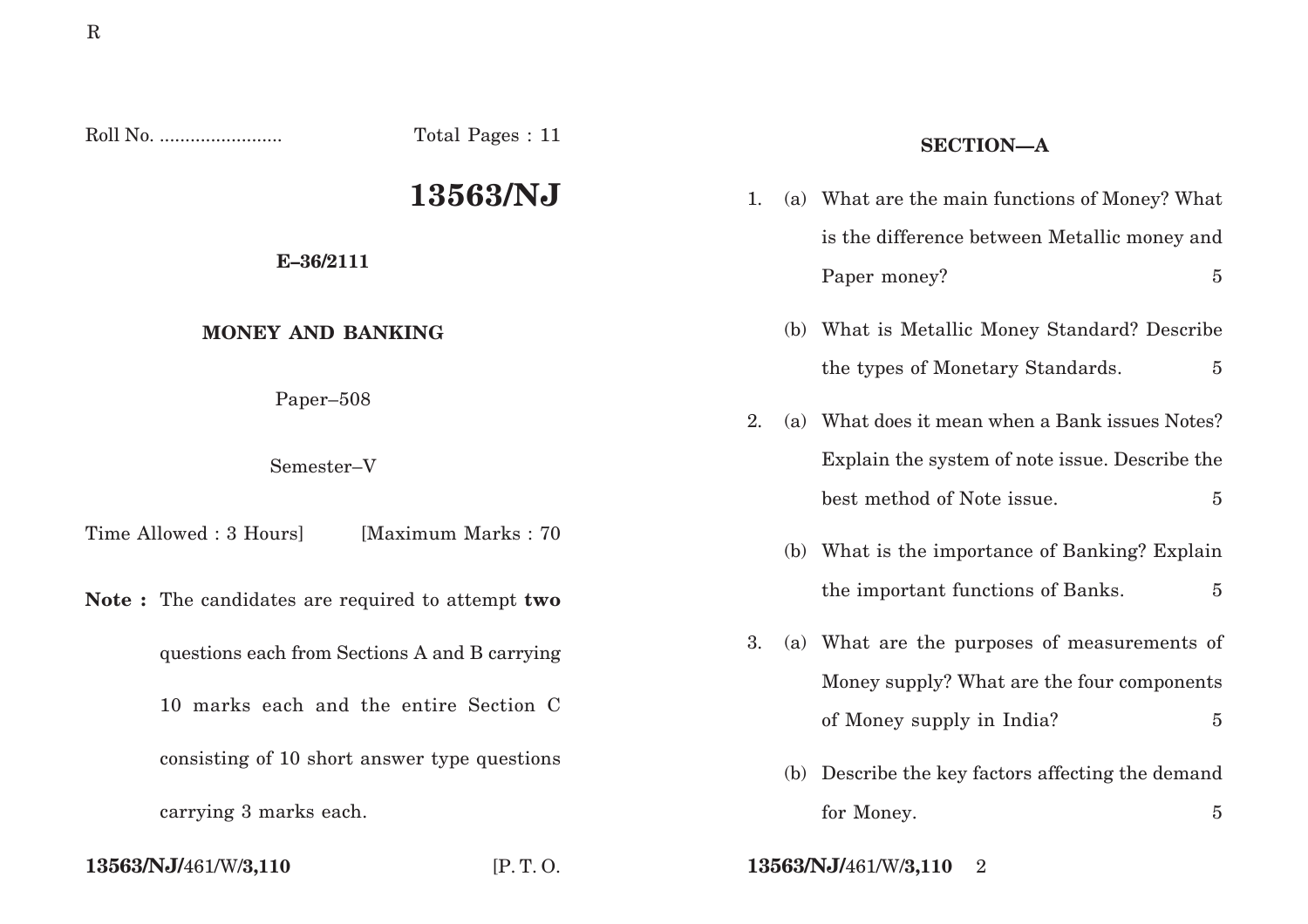- 4. (a) What is Money multiplier? What is a normal Money Multiplier? Write its formula and find Money multiplier where the reserve ratio is 20. How does the Money Multiplier work? 5
	- (b) Describe the key factors affecting the Interest Rate determination. Explain the purpose of determination of Interest rate. 5

## **SECTION—B**

| 5. |     | (a) What are the different types of Banks in India? |  |  |  |  |
|----|-----|-----------------------------------------------------|--|--|--|--|
|    |     | Explain their working.<br>5                         |  |  |  |  |
|    |     | (b) Differentiate between Local Area Banks (LAB)    |  |  |  |  |
|    |     | and Regional Rural Banks (RRB).<br>5                |  |  |  |  |
| 6. |     | (a) What is Group Banking?<br>3                     |  |  |  |  |
|    |     | (b) What is meant by mixed Banking?<br>3            |  |  |  |  |
|    | (c) | Differentiate between Chain Banking and             |  |  |  |  |
|    |     | Group Banking.<br>4                                 |  |  |  |  |
|    |     |                                                     |  |  |  |  |

**13563/NJ/**461/W/**3,110** 3 [P. T. O. **13563/NJ/**461/W/**3,110** 4

- 7. (a) What are the features of Internet Banking? Explain the impact of Online banking on Bank operations. What are the security features in Online banking? Describe the security features in Online banking.
	- (b) What do you mean by e-banking? Describe the types of e-banking. 2
- 8. (a) Describe the Electronic fund transfer process. What is National Electronic Fund Transfer? How does it work? 6
	- (b) What is IFSC code? What is the use of IFSC code in Banking system? 4

# **SECTION—C**

- 9. Attempt any **ten** questions from the following :  $10\times3=30$ 
	- (i) Describe the M2 measure of Money supply.
-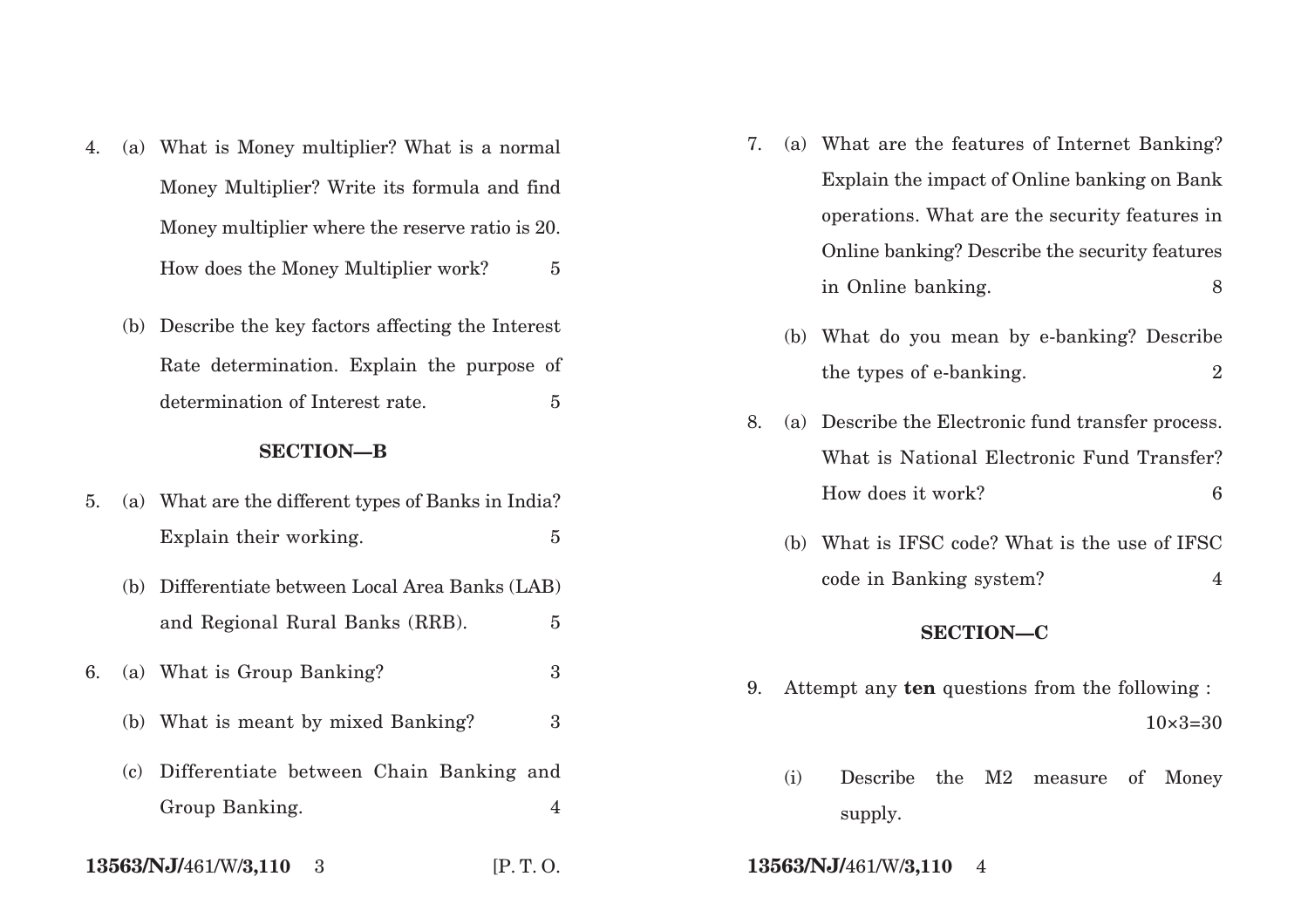- (ii) Explain the main purpose the Money serves.
- (iii) How are Loan interest rates determined in India?
- (iv) Explain Money as a Medium of Exchange.
- (v) What factors affect the level of Interest rate?
- (vi) What is Banking? Explain its importance and purpose.
- (vii) What do you mean by Banking? Who introduced Banking?
- (viii) Explain Branch Banking and Unit Banking. Why is Branch Banking important?
- (ix) What is Universal banking in India? Explain the main difference between Traditional and Universal banking.
- **13563/NJ/**461/W/**3,110** 5 [P. T. O. **13563/NJ/**461/W/**3,110** 6
- (x) What is meant by Real Time Gross Settlement (RTGS)? Describe its features.
- (xi) Explain the Exchange Rate Management function of RBI.
- (xii) What are the important methods of Credit control?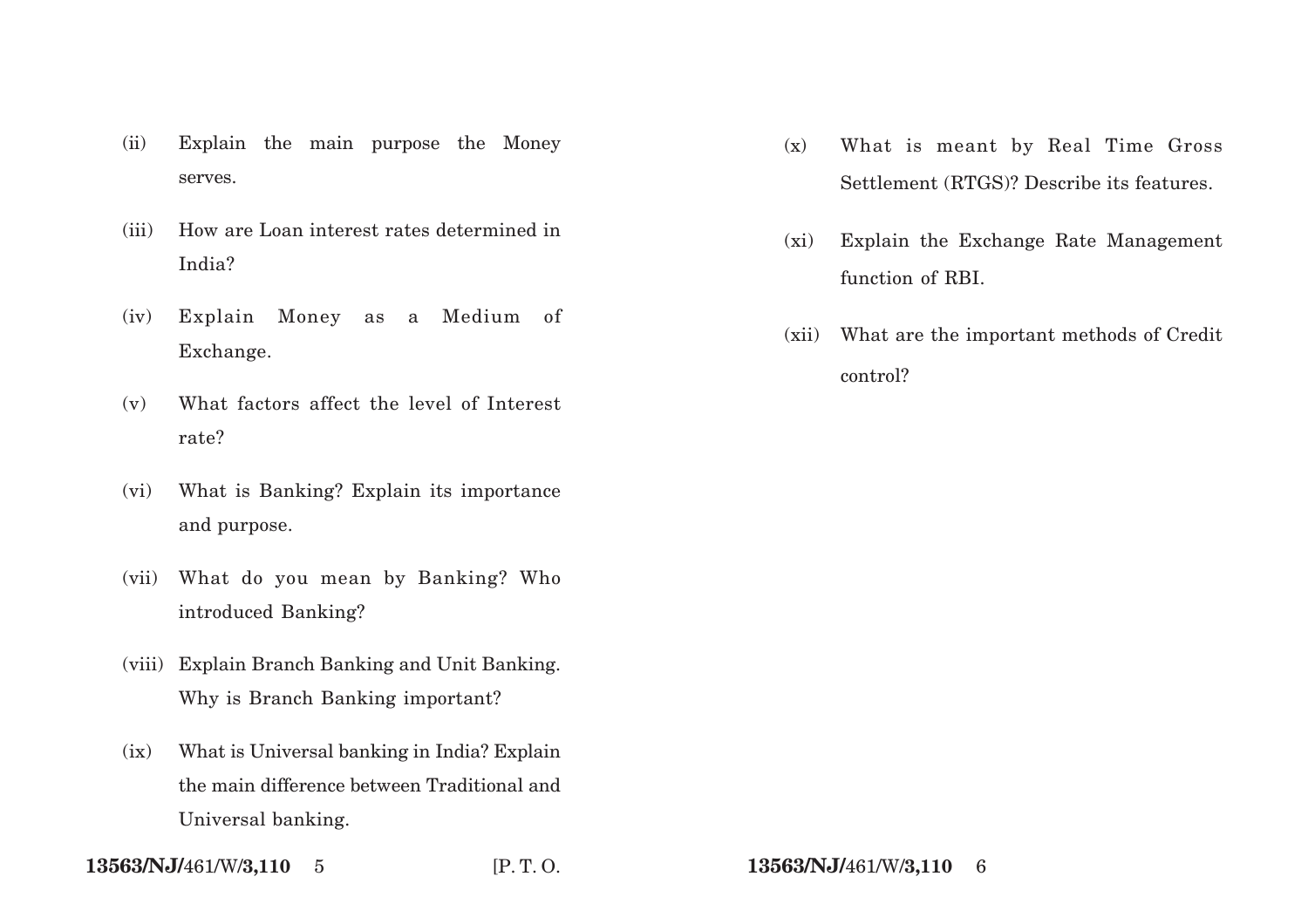## **PUNJABI VERSION**

ਨੋਟ : ਭਾਗ A ਅਤੇ B ਹਰੇਕ ਵਿਚੋਂ **ਦੋ–ਦੋ** ਪਸ਼ਨ ਕਰੋ ਅਤੇ ਹਰੇਕ ਪਸ਼ਨ ਦੇ 10 ਅੰਕ ਹਨ। ਭਾਗ C ਸਾਰਾ ਕਰੋ। ਇਸ ਵਿਚ 10 ਸੰਖੇਪ ਉੱਤਰ ਵਾਲੇ ਪਸ਼ਨ ਲਾਜਮੀ ਹਨ ਅਤੇ ਹਰੇਕ ਪੁਸ਼ਨ ਦੇ 3 ਅੰਕ ਹਨ।

### ਭਾਗ $-A$

- 1. (a) ਪੈਸੇ ਦੇ ਮੁੱਖ ਕੰਮ ਕੀ ਹਨ? ਧਾਤੂ ਪੈਸੇ ਅਤੇ ਕਾਗਜ਼ੀ ਪੈਸੇ ਵਿੱਚ ਕੀ ਅੰਤਰ ਹੈ?  $\overline{5}$ 
	- (b) ਮੈਟਲਿਕ ਮਨੀ ਸਟੈਂਡਰਡ ਕੀ ਹੈ? ਮਦਰਾ ਮਾਪਦੰਡਾਂ ਦੀਆਂ ਕਿਸਮਾਂ ਦਾ ਵਰਣਨ ਕਰੋ।  $\overline{5}$
- 2. (a) ਜਦੋਂ ਬੈਂਕ ਨੋਟ ਜਾਰੀ ਕਰਦਾ ਹੈ ਤਾਂ ਇਸਦਾ ਕੀ ਅਰਥ ਹੁੰਦਾ ਹੈ? ਨੋਟ ਮੁੱਦੇ ਦੀ ਪ੍ਰਣਾਲੀ ਦੀ ਵਿਆਖਿਆ ਕਰੋ। ਨੋਟ ਮੱਦੇ ਦਾ ਸਭ ਤੋਂ ਵਧੀਆਂ ਤਰੀਕਾ ਦੱਸੋ।  $\overline{5}$ 
	- (b) ਬੈਂਕਿੰਗ ਦਾ ਕੀ ਮਹੱਤਵ ਹੈ? ਬੈਂਕਾਂ ਦੇ ਮਹੱਤਵਪੂਰਨ ਕਾਰਜਾਂ ਦੀ ਵਿਆਖਿਆ ਕਰੋ।  $\overline{5}$
- 13563/NJ/461/W/3,110 7  $IP. T. O.$
- $3.$  (a) ਪੈਸੇ ਦੀ ਸਪਲਾਈ ਦੇ ਮਾਪ ਦੇ ਉਦੇਸ਼ ਕੀ ਹਨ? ਭਾਰਤ ਵਿੱਚ ਪੈਸੇ ਦੀ ਸਪਲਾਈ ਦੇ ਚਾਰ ਹਿੱਸੇ ਕੀ ਹਨ?  $\overline{5}$ 
	- (b) ਪੈਸੇ ਦੀ ਮੰਗ ਨੂੰ ਪ੍ਰਭਾਵਿਤ ਕਰਨ ਵਾਲੇ ਮੁੱਖ ਕਾਰਕਾਂ ਦਾ ਵਰਣਨ ਕਰੋ।  $\overline{5}$
- 4. (a) ਪੈਸੇ ਦਾ ਗਣਕ ਕੀ ਹੈ? ਇੱਕ ਆਮ ਪੈਸੇ ਗਣਕ ਕੀ ਹੈ? ਇਸਦਾ ਫਾਰਮੁਲਾ ਲਿਖੋ ਅਤੇ ਮਨੀ ਗੁਣਕ ਲੱਭੋ ਜਿੱਥੇ ਰਿਜ਼ਰਵ ਅਨਪਾਤ 20 ਹੈ। ਪੈਸਾ ਗਣਕ ਕਿਵੇ<del>ਂ</del> ਕੰਮ ਕਰਦਾ ਹੈ?  $\overline{5}$ 
	- (b) ਵਿਆਜ ਦਰ ਨਿਰਧਾਰਨ ਨੂੰ ਪ੍ਰਭਾਵਿਤ ਕਰਨ ਵਾਲੇ ਮੁੱਖ ਕਾਰਕਾਂ ਦਾ ਵਰਣਨ ਕਰੋ। ਵਿਆਜ ਦਰ ਦੇ ਨਿਰਧਾਰਨ ਦੇ ੳਦੇਸ਼ ਦੀ ਵਿਆਖਿਆ ਕਰੋ।  $\overline{5}$

### बग्त $\equiv$  ${\rm R}$

- 5 (a) ਭਾਰਤ ਵਿੱਚ ਵੱਖ-ਵੱਖ ਕਿਸਮਾਂ ਦੇ ਬੈਂਕ ਕੀ ਹਨ? ਉਹਨਾਂ ਦੇ ਕੰਮ ਦੀ ਵਿਆਖਿਆ ਕਰੋ।  $\overline{5}$ 
	- (b) ਲੋਕਲ ਏਰੀਆਂ ਬੈਂਕਾਂ (LAB) ਅਤੇ ਖੇਤਰੀ ਗੁਾਮੀਣ ਬੈਂਕਾਂ (RRB) ਵਿਚਕਾਰ ਫਰਕ ਕਰੋ।  $\overline{5}$

13563/NJ/461/W/3,110 8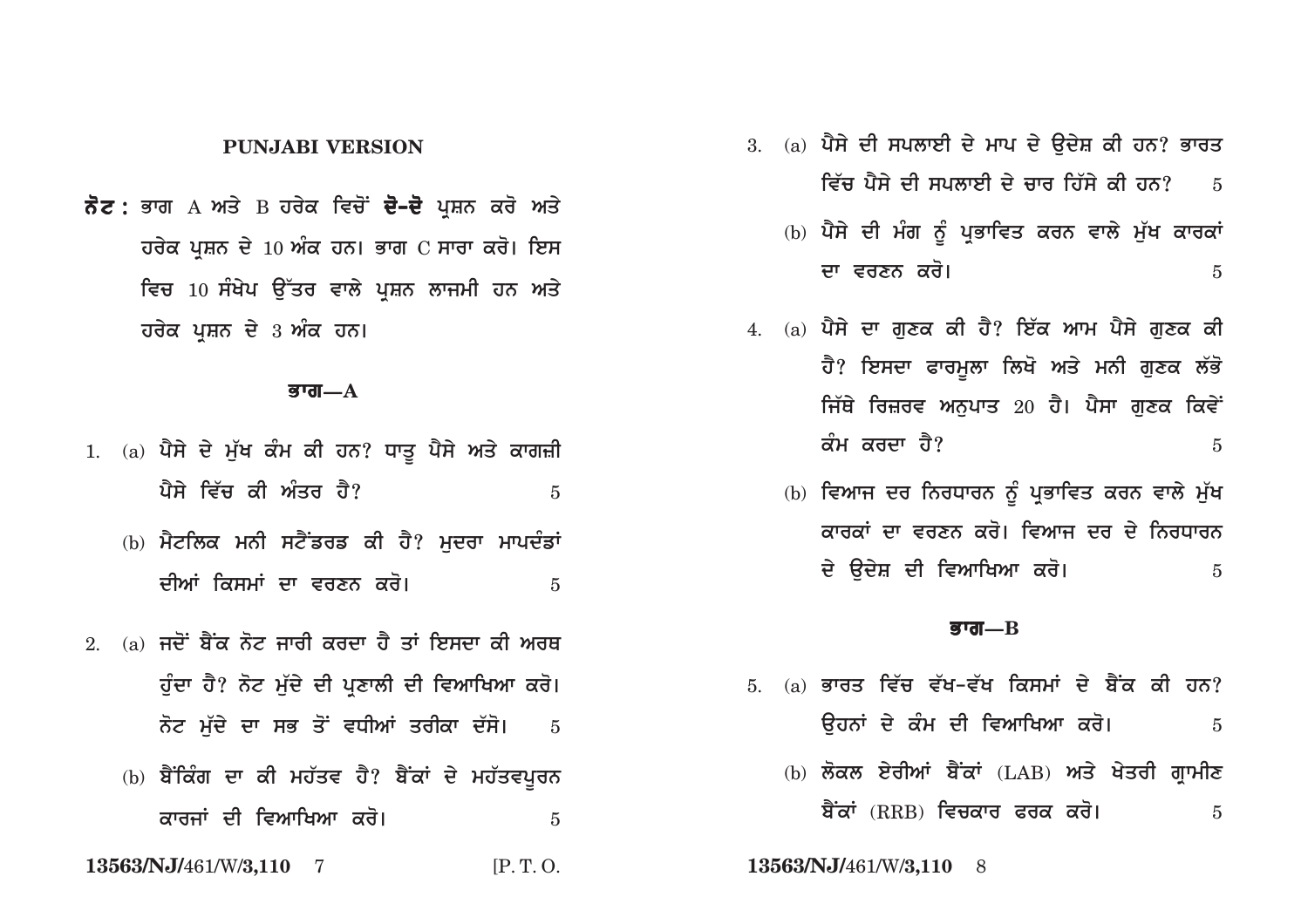- 6. (a) ਸਮੂਹ ਬੈਂਕਿੰਗ ਕੀ ਹੈ?
	- (b) ਮਿਕਸਡ ਬੈਂਕਿੰਗ ਦਾ ਕੀ ਅਰਥ ਹੈ?
	- (c) ਚੇਨ ਬੈਂਕਿੰਗ ਅਤੇ ਸਮੂਹ ਬੈਂਕਿੰਗ ਵਿਚਕਾਰ ਫਰਕ ਕਰੋ।  $\overline{\mathcal{A}}$

 $\mathcal{S}$ 

 $\mathcal{S}$ 

- $7(a)$  ਟਿੰਟਰਨੈਟ ਬੈਂਕਿੰਗ ਦੀਆਂ ਵਿਸ਼ੇਸ਼ਤਾਵਾਂ ਕੀ ਹਨ? ਬੈਂਕ ਦੇ ਕੰਮਕਾਜ 'ਤੇ ਔਨਲਾਈਨ ਬੈਂਕਿੰਗ ਦੇ ਪ੍ਰਭਾਵ ਦੀ ਵਿਆਖਿਆ ਕਰੋ। ਔਨਲਾਈਨ ਬੈਂਕਿੰਗ ਵਿੱਚ ਸਰੱਖਿਆ ਵਿਸ਼ੇਸ਼ਤਾਵਾਂ ਕੀ ਹਨ? ਔਨਲਾਈਨ ਬੈਂਕਿੰਗ ਵਿੱਚ ਸਰੱਖਿਆ ਵਿਸ਼ੇਸ਼ਤਾਵਾਂ ਦਾ ਵਰਣਨ ਕਰੋ।  $\overline{5}$ 
	- (b) ਈ–ਬੈਂਕਿੰਗ ਤੋਂ ਤਹਾਡਾ ਕੀ ਮਤਲਬ ਹੈ? ਈ–ਬੈਂਕਿੰਗ ਦੀਆਂ ਕਿਸਮਾਂ ਦਾ ਵਰਣਨ ਕਰੋ।  $\overline{5}$
- 8. (a) ਇਲੈਕਟਾਨਿਕ ਫੰਡ ਟਾਂਸਫਰ ਪਕਿਰਿਆ ਦਾ ਵਰਣਨ ਕਰੋ। ਨੈਸ਼ਨਲ ਇਲੈਕਟਾਨਿਕ ਫੰਡ ਟਾਂਸਫਰ ਕੀ ਹੈ? ਇਹ ਕਿਵੇਂ ਚਲਦਾ **ਹੈ**?  $\overline{5}$ 
	- (b) IFSC ਕੋਡ ਕੀ ਹੈ? ਬੈਂਕਿੰਗ ਪ੍ਰਣਾਲੀ ਵਿੱਚ IFSC ਕੋਡ ਦੀ ਵਰਤੋਂ ਕੀ ਹੈ?  $\overline{5}$
- 13563/NJ/461/W/3,110 9  $IP.T.O.$
- 9. ਹੇਠ ਲਿਖਿਆਂ ਵਿੱਚੋਂ ਕੋਈ 10 ਪਸ਼ਨਾਂ ਦੇ ੳੱਤਰ ਦਿਓ:  $10 \times 3 = 30$ 
	- ਪੈਸੇ ਦੀ ਸਪਲਾਈ ਦੇ M2 ਮਾਪ ਦਾ ਵਰਣਨ ਕਰੋ।  $(i)$
	- (ii) ਸਮਝਾਓ ਕਿ ਪੈਸਾ ਕਿਸ ਮੁੱਖ ਉਦੇਸ਼ ਨੂੰ ਪੂਰਾ ਕਰਦਾ ਰੈ।
	- ਭਾਰਤ ਵਿੱਚ ਕਰਜ਼ੇ ਦੀਆਂ ਵਿਆਜ ਦਰਾਂ ਕਿਵੇ<sup>:</sup>  $(iii)$ ਨਿਰਧਾਰਤ ਕੀਤੀਆਂ ਜਾਂਦੀਆਂ ਹਨ?
	- $(iv)$  ਵਟਾਂਦਰੇ ਦੇ ਮਾਧਿਅਮ ਵਜੋਂ ਪੈਸੇ ਦੀ ਵਿਆਖਿਆ ਕਰੋ।
	- (v) ਕਿਹੜੇ ਕਾਰਕ ਵਿਆਜ ਦਰ ਦੇ ਪੱਧਰ ਨੂੰ ਪ੍ਰਭਾਵਿਤ ਕਰਦੇ ਹਨ?
	- (vi) ਬੈਂਕਿੰਗ ਕੀ ਹੈ? ਇਸਦੀ ਮਹੱਤਤਾ ਅਤੇ ਉਦੇਸ਼ ਦੀ *ਵਿਆਖਿਆ ਕ*ਰੋ।
	- (vii) ਬੈਂਕਿੰਗ ਤੋਂ ਤੁਹਾਡਾ ਕੀ ਮਤਲਬ ਹੈ? ਬੈਂਕਿੰਗ ਦੀ ਸ਼ੁਰੂਆਤ ਕਿਸਨੇ ਕੀਤੀ?
- 13563/NJ/461/W/3,110 10